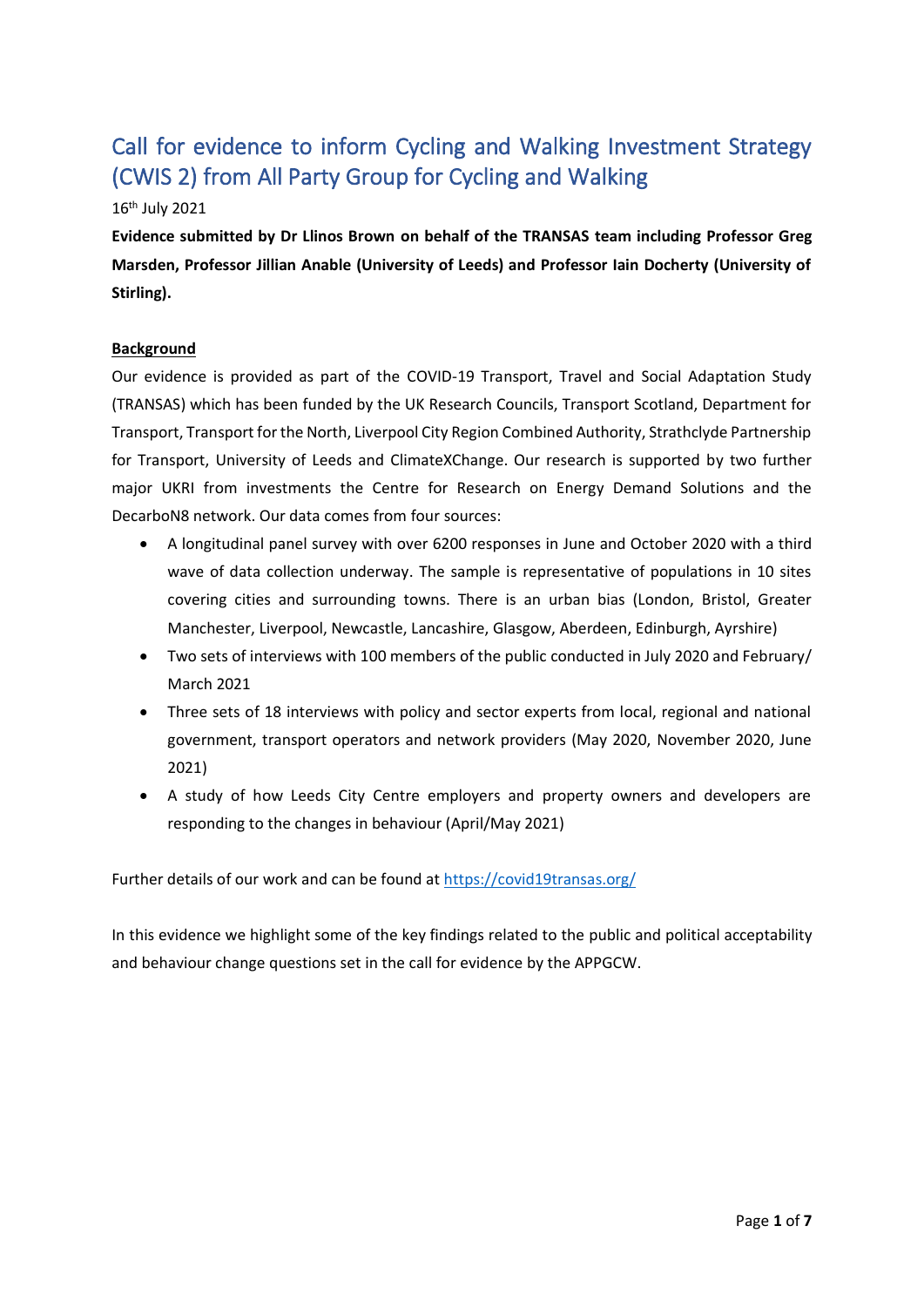APPGCW Question - The extensive and widely reported opposition to schemes such as low-traffic neighbourhoods emphasises that interventions promoting walking and cycling are often controversial. How can consensus be built both nationally and locally to support the action required?

We do acknowledge the widely reported opposition to schemes such as low-traffic neighbourhoods. However, findings from the TRANSAS survey show nearly 50% of our sample support additional investments in walking and cycling infrastructure [\(Figure 1\)](#page-1-0). This demonstrates that **there is support for these schemes, but this is not being widely reported**.



*Figure 1: TRANSAS panel survey results - Attitudes to cycling and walking investments (n=6209)*

<span id="page-1-0"></span>Our qualitative interview findings show people have enjoyed walking and cycling more during the pandemic [\(Figure 2\)](#page-1-1), with many reporting improvements in their health and wellbeing. Any future active travel infrastructure developments would benefit from the **promotion of health and well-being impacts of such schemes and changes to infrastructure**.

*'I'm really enjoying it, and obviously it's a form of exercise as well…',*

*'…we've really enjoyed going out as a family on our bikes…'*

*'The cycling and the fitness, yeah. It's a positive experience and enjoyable.'*

<span id="page-1-1"></span>*Figure 2: Quotes from qualitative interviews when participants were asked about cycling during the pandemic*

Qualitative interviews findings also show people trust information that has been backed by science. During the interviews we asked participant what they thought about a 20% reduction in car KMs. We acknowledge this does not directly respond to changes in infrastructure but findings show people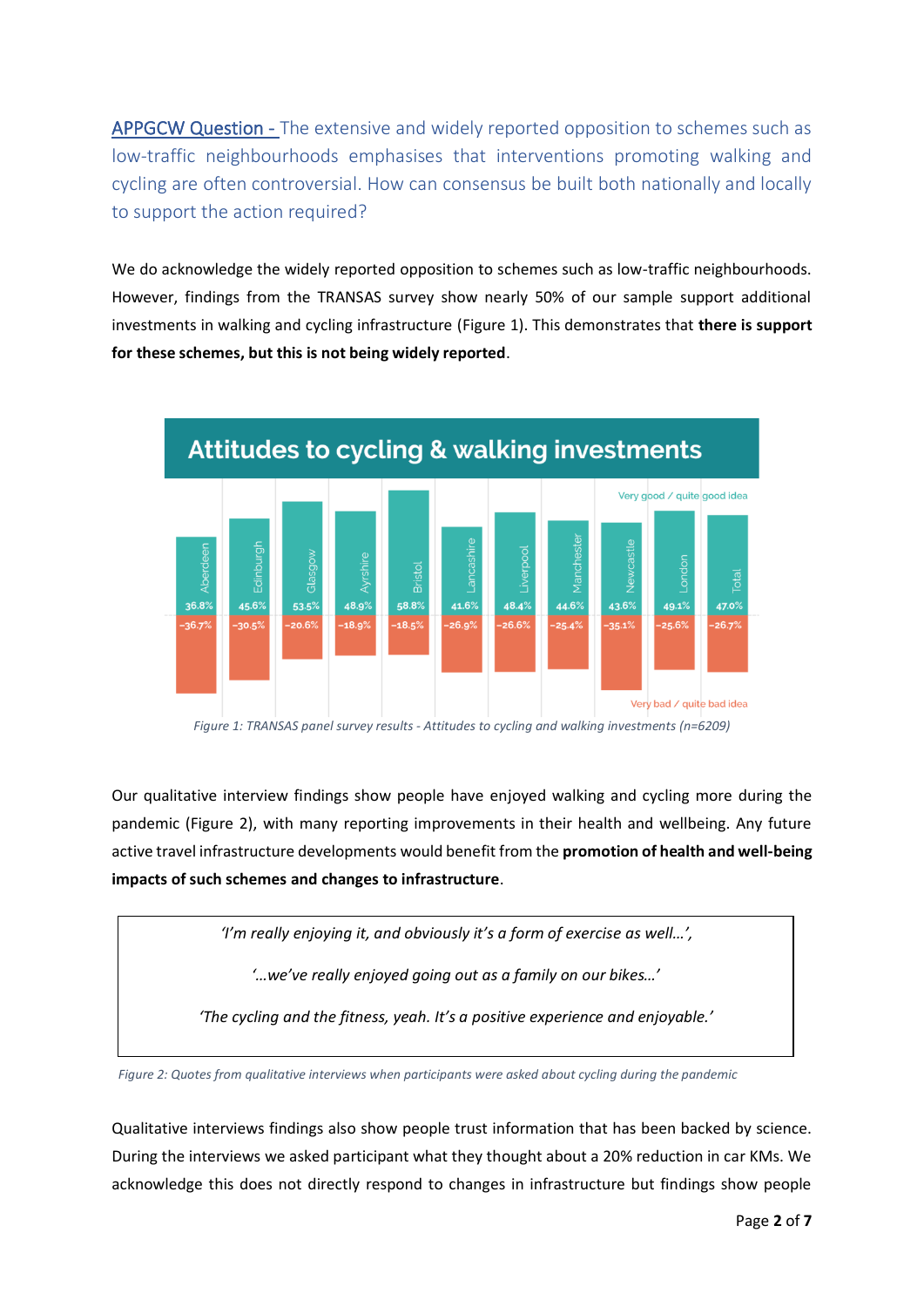would be more supportive of a reduction if it was backed by science ( [Figure 3\)](#page-2-0). Where changes in infrastructure is being introduced to benefit communities or local people, **we encourage the use of data to show residents and local people the benefits** for example any changes in current air quality levels, and the anticipated improvements. It is essential this information is communicated in an easy to interpret way, while also highlighting any negative impacts of the current infrastructure e.g. the impact poor air quality can have.

*'if that is backed by science and they've got facts then yes, I would go with it'*

*'for me, it's just regular updates, you're doing this, and this is, this is helping this, and here's the evidence to prove it sort of thing. But I'd be, I'd be happy with that'*

<span id="page-2-0"></span>*Figure 3: Responses to a question asking about opinions towards a 20% reduction commitment in car KMs*

APPGCW Question - The pandemic has shown how flexible people's travel behaviour is in certain circumstances. What combination of schemes and policies will provide the basis for a substantial and lasting shift towards active travel?

Walking and cycling rates have increased in the pandemic <sup>1</sup>. Our findings support this, and show **walking is the only mode of transport that people are doing more regularly** than they did pre-COVID. 56% of our respondents are walking three times a week or more, up from 36% pre-pandemic [\(Figure](#page-3-0)  [4\)](#page-3-0). We noted similar regular (3 times a week or more) cycling rates during the pandemic as prepandemic (approx. 5% of our sample) with a slight drop in October. It is important to note that although cycling rates in our sample stayed fairly constant during the pandemic, 50% of people who reported cycling to work some of the time (n=482) in October 2020, reported doing this **LESS** than they did in October 2019. Yet cycling rates in [Figure 4](#page-3-0) stayed similar. Suggesting regular cyclists who reduced the amount they cycled have been replaced by people who did not cycle as much previously.

<sup>&</sup>lt;sup>1</sup> Department for Transport (2021) National Travel Attitudes Study: Wave 4 (Final) Available from: [https://assets.publishing.service.gov.uk/government/uploads/system/uploads/attachment\\_data/file/956170/](https://assets.publishing.service.gov.uk/government/uploads/system/uploads/attachment_data/file/956170/national-travel-attitudes-study-wave-4-final.pdf) [national-travel-attitudes-study-wave-4-final.pdf](https://assets.publishing.service.gov.uk/government/uploads/system/uploads/attachment_data/file/956170/national-travel-attitudes-study-wave-4-final.pdf) Accessed 16th July 2021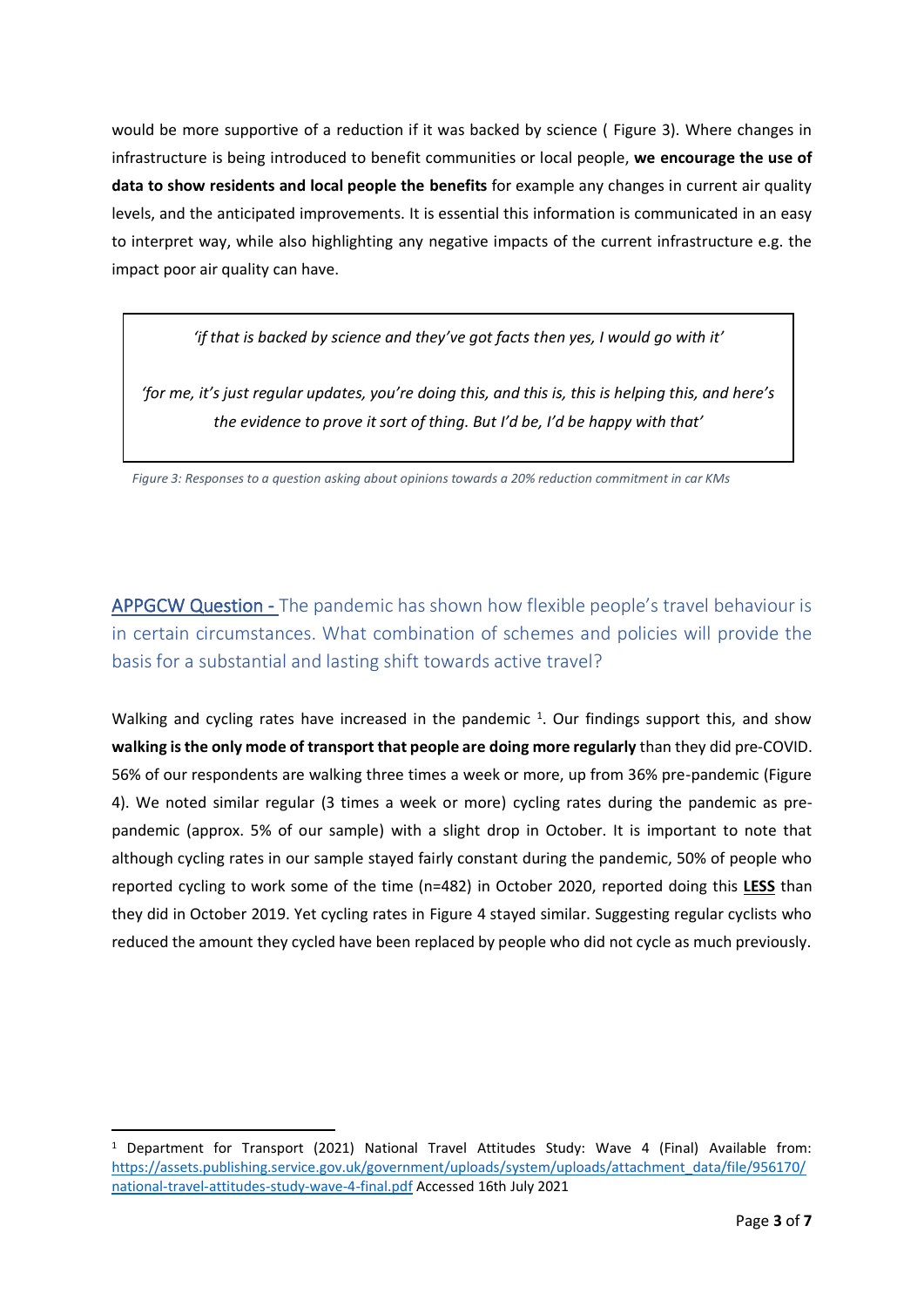

<span id="page-3-0"></span>*Figure 4:TRANSAS panel survey results- Changes in use of transport mode three days a week or more. Before (n=9362) During (n=9362) October (n=6209)*

It is perhaps too early to determine whether schemes implemented during the pandemic have had an impact on walking and cycling rates, for example emergency infrastructure. Our survey sample (n=6209) show only **47% of people had noticed new cycle lanes, pavement widening or pedestrianisation schemes put in during the pandemic**. The interview data showed of the people who answered a question about pop-up infrastructure (n=82) **only 20% reported seeing any in their local area**. A lot of the focus of emergency infrastructure has been to facilitate alternative means of travel for the commute, however with the increase in working from home, some people are yet to return to the commute and take advantage of any new infrastructure. Thus, the true impact and evaluation of the success of these scheme is yet to be seen.

Most of the increase in cycling rates seen during COVID has been for leisure (as reported in the interviews) but this is not a bad thing as this presents other opportunities for modal switch outside of the commute. Our interview findings show 16% of our sample (n=101) used their bikes as means of transport (commuting, shopping, visiting friends/family, running errands) during the pandemic. Most of these people, 15 out of 16 people, had a bike and used it occasionally pre-pandemic. These findings, and wider interview findings suggest that people who use their bike as a means of transport during the pandemic were more likely to have access to be a bike and be occasional leisure cyclist's prepandemic. As people gain more confidence cycling, fitness levels improve, people become more familiar with riding on the road network, enjoyment levels rise and some people transition to using a bike for other journeys for example social events or conducting smaller top-up shops. From this, confidence, fitness, and enjoyment levels continue to increase, and a small proportion of people will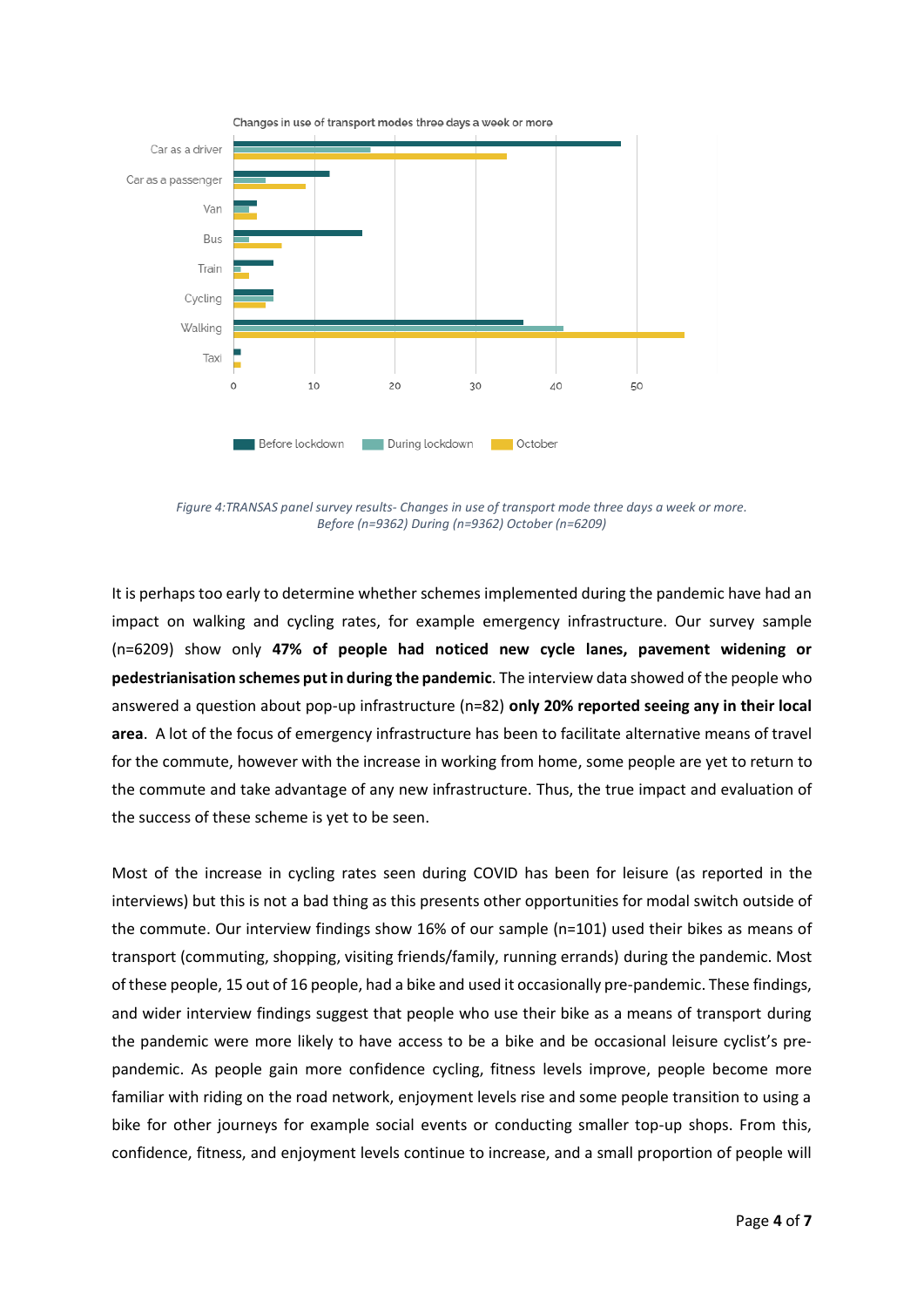transition to cycling for a commute. [Figure 5,](#page-4-0) illustrates this transition to different types of cyclists and reasons for cycling.

Each of the different types of cyclist (different levels on the pyramid) has different needs and requirements, and require a different combination of schemes and policies to lead to a substantial lasting shift to increased cycling. Any future CWIS 2 needs to acknowledge differences in levels of cyclists and abilities.



*Figure 5: Transition from infrequent cyclist to cyclists where a mode-switch occurs*

# <span id="page-4-0"></span>**Schemes and Policies**

During our qualitative interviews we asked people what would encourage them to cycle more in the future, or consider cycling in the future, and a similar question was asked for walking. Here is an overview of the findings:

- **Encourage workplaces to promote and encourage staff to conduct active travel** for the commute and business travel. Workplace offer numerous benefits to staff for driving to work for example a car allowance, or parking spaces, but often there are no direct benefits to cycling or walking to work. Here are some suggested schemes and policies from the TRANSAS team built on findings from the interviews:
	- o Promotion of the **UK Government Cycle to Work** the return to work provides an opportunity to relaunch the Cycle to Work scheme and encourage more employees to take up the scheme. Promoting the requirement that '50% of the cycle's use must be for commute purposes<sup>'2</sup> could encourage greater uptake of the scheme. Some people we interviewed thought they were not eligible for the scheme as they did not think they would be able to cycle to work all the time.
	- Increase the allowance for UK Government Cycle to Work scheme to enable the purchase of electric bikes, mobility bikes and e-cargo bikes. Currently the scheme can be over £1000 if the Financial Conduct Authority authorisation is obtained, however

<sup>&</sup>lt;sup>2</sup> Department for Transport. (2019) Cycle to Work Scheme: Guidance for Employers. Available from: [https://assets.publishing.service.gov.uk/government/uploads/system/uploads/attachment\\_data/file/845725/](https://assets.publishing.service.gov.uk/government/uploads/system/uploads/attachment_data/file/845725/cycle-to-work-guidance.pdf) [cycle-to-work-guidance.pdf](https://assets.publishing.service.gov.uk/government/uploads/system/uploads/attachment_data/file/845725/cycle-to-work-guidance.pdf) Accessed: 8th July 2021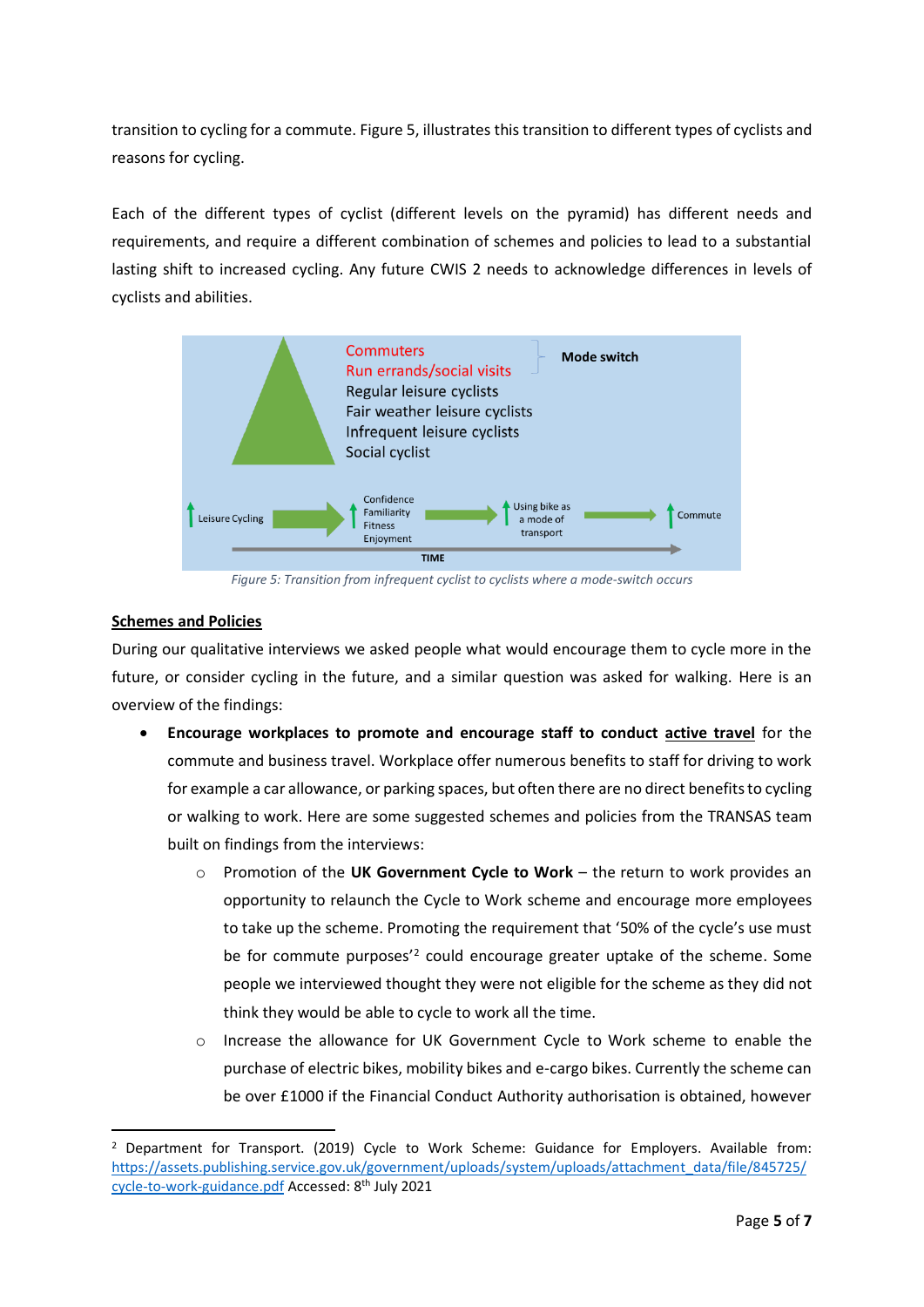many workplaces limit the amount to £3000 which does not enable the purchase of many e-mobility bikes or e-cargo bikes. This limits people who need to take children to school pre-work or bring equipment with them to work.

- $\circ$  Providing active travel facilities in the workplace lockers, showers, changing facilities, secure bike storage.
- $\circ$  Encourage workplaces to continue flexible work hours to facilitate the extra time it may take to commute by active travel modes and/or facilitate the use of active travel modes for school runs around work. Our findings suggest workplaces have been more flexible during the pandemic. Policies and incentives should be created to encourage workplaces to continue this flexible working approach.
- $\circ$  Encourage workplaces to have a fleet of e-bikes for staff to conduct local business travel.
- **Greater availability of bikes, trikes, e-bikes, e-trikes, and e-cargo bikes as part of a mobility as a service (MaaS) schemes**. Results from our interviews show places which have e-bikes as part of local MaaS had greater public awareness of e-bikes and their potential uses. One of the barriers to cycling identified in our interviews was the inability to carry items and children on a bike. E-cargo bikes enable this to happen, but many people do not have access to these, or space to store them. Additionally many infrequent cyclists reported not having access to bikes, and some non-cyclists reported not being able to afford a bike or have storage for a bike within their home. MaaS help address these barriers.
- **Segregated cycle lanes** our interviews identify a major barrier to cycling more is the safety on the roads, and inadequate connectivity of cycling infrastructure. Several interviewees reported reducing the amount they cycled or changing the routes they undertook when the roads got busier after the first lockdown. The pandemic and the emergency infrastructure demonstrated that when routes were safer and there was a reduction in cars on the road, there was an increase in walking and cycling. If this is replicated longer term, people will cycle and walk more.
- **Improvements in widening of pavements and improved lighting** several interviewees reported inadequate lighting on walking routes, which make them feel unsafe while walking alone in evenings and nights. Several people also reported overgrown routes and pavements not being cleared during bad weather, when the road network is. Ensuring routes for walking are maintained well and having accessible infrastructure e.g. dropped kerbs and wide pavements, is essential for increasing active travel for all.
- **Active Travel groups** Most people we interviewed reported many benefits from undertaking active travel during the pandemic however there were some who's mental health has suffered. Some reported increased anxiety levels which has led to panic attacks when leaving the home. Adjusting to the pandemic will be a lot harder for some than others. Active travel groups, with options of one-to-one sessions could be set up which provide supportive safe